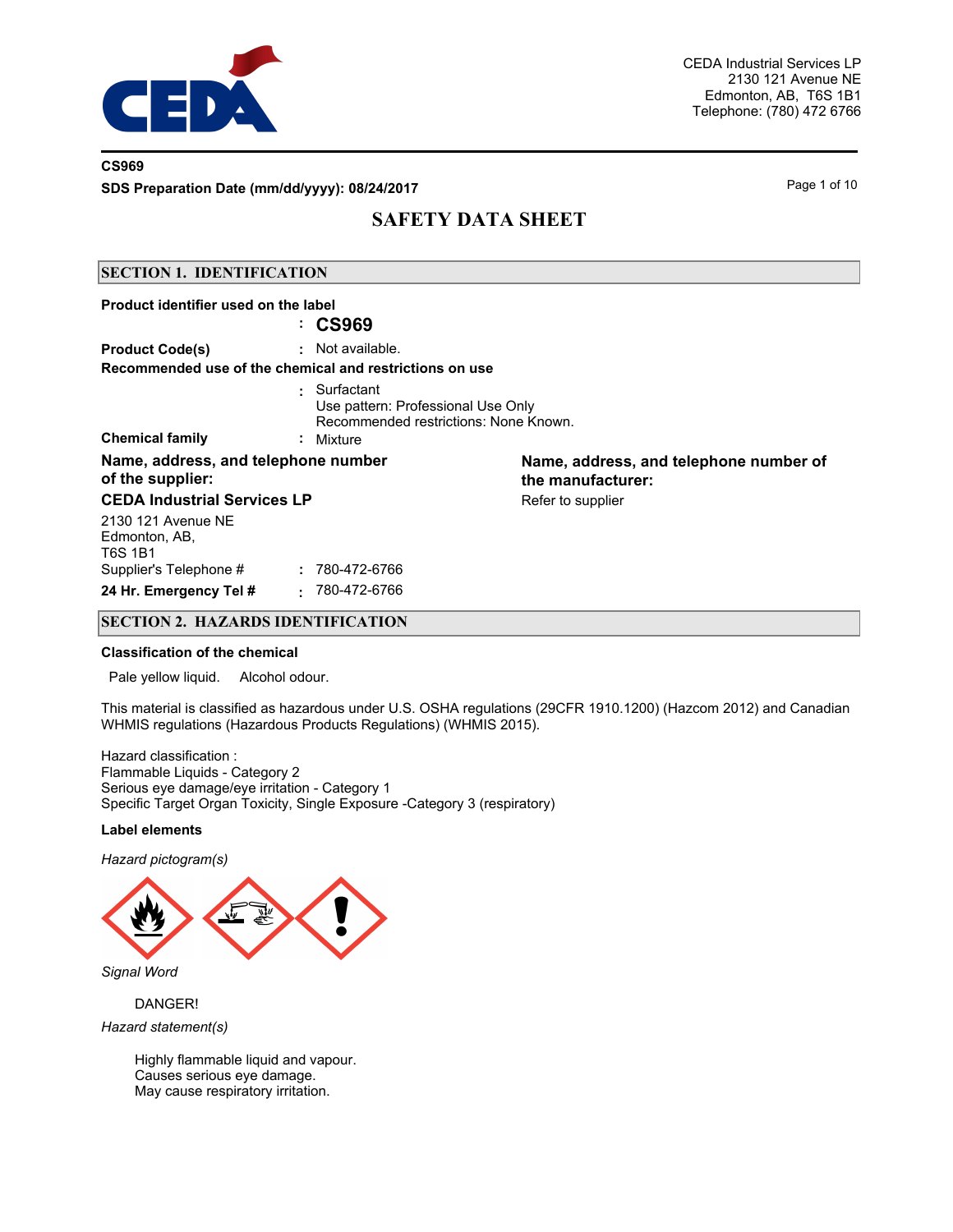

# **CS969 SDS Preparation Date (mm/dd/yyyy): 08/24/2017** Page 2 of 10

# **SAFETY DATA SHEET**

#### *Precautionary statement(s)*

Keep away from heat/sparks/open flames/hot surfaces. - No smoking. Keep container tightly closed. Use only non-sparking tools. Take precautionary measures against static discharge. Ground and bond container and receiving equipment. Use explosion-proof electrical and ventilating equipment. Avoid breathing mist or vapours. Use only outdoors or in a well-ventilated area. Wear protective gloves and eye/face protection.

IF ON SKIN (or hair): Take off immediately all contaminated clothing. Rinse skin with water/shower. IF IN EYES: Rinse cautiously with water for several minutes. Remove contact lenses, if present and easy to do. Continue rinsing. Immediately call a POISON CENTRE or doctor/physician. If inhaled: Remove person to fresh air and keep comfortable for breathing. Call a POISON CENTRE or doctor/physician if you feel unwell. In case of fire: Use water fog, dry chemical, CO2 or 'alcohol' foam to extinguish.

Store in a well-ventilated place. Keep container tightly closed. Store locked up. Keep cool.

Dispose of contents/container in accordance with local regulation.

### **Other hazards**

Other hazards which do not result in classification:

Direct skin contact may cause slight or mild, transient irritation. Ingestion may cause gastrointestinal irritation, nausea, vomiting and diarrhea.

## **SECTION 3. COMPOSITION/INFORMATION ON INGREDIENTS**

Mixture

| <b>Chemical name</b>                | Common name and synonyms        | <u>CAS#</u> | Concentration (% by weight) |
|-------------------------------------|---------------------------------|-------------|-----------------------------|
| Isopropanol                         | Isopropyl alcohol<br>2-Propanol | 67-63-0     | 20.0 - 23.0                 |
| Ethoxylated coconut oil alkyl amine | Polyoxyethylene coconut amine   | 61791-14-8  | $13.0 - 15.0$               |

The % concentrations for the above listed chemicals will vary from batch to batch. Concentrations listed represent the actual concentration range for each chemical.

#### **SECTION 4. FIRST-AID MEASURES**

#### **Description of first aid measures**

| Ingestion    | : Do NOT induce vomiting. Have victim rinse mouth with water, then give one to two                        |
|--------------|-----------------------------------------------------------------------------------------------------------|
|              | glasses of water to drink. Never give anything by mouth to an unconscious person.                         |
|              | Call a POISON CENTER or doctor/physician if you feel unwell.                                              |
| Inhalation   | : If inhaled, move to fresh air. If breathing is difficult, give oxygen by qualified medical              |
|              | personnel only. If breathing has stopped, give artificial respiration. Obtain medical                     |
|              | attention if symptoms develop and persist.                                                                |
| Skin contact | : Flush skin with large amounts of water. If irritation or symptoms develop, seek medical<br>attention.   |
| Eye contact  | : Flush eyes with water for at least 20 minutes. Immediately call a POISON CENTER or<br>doctor/physician. |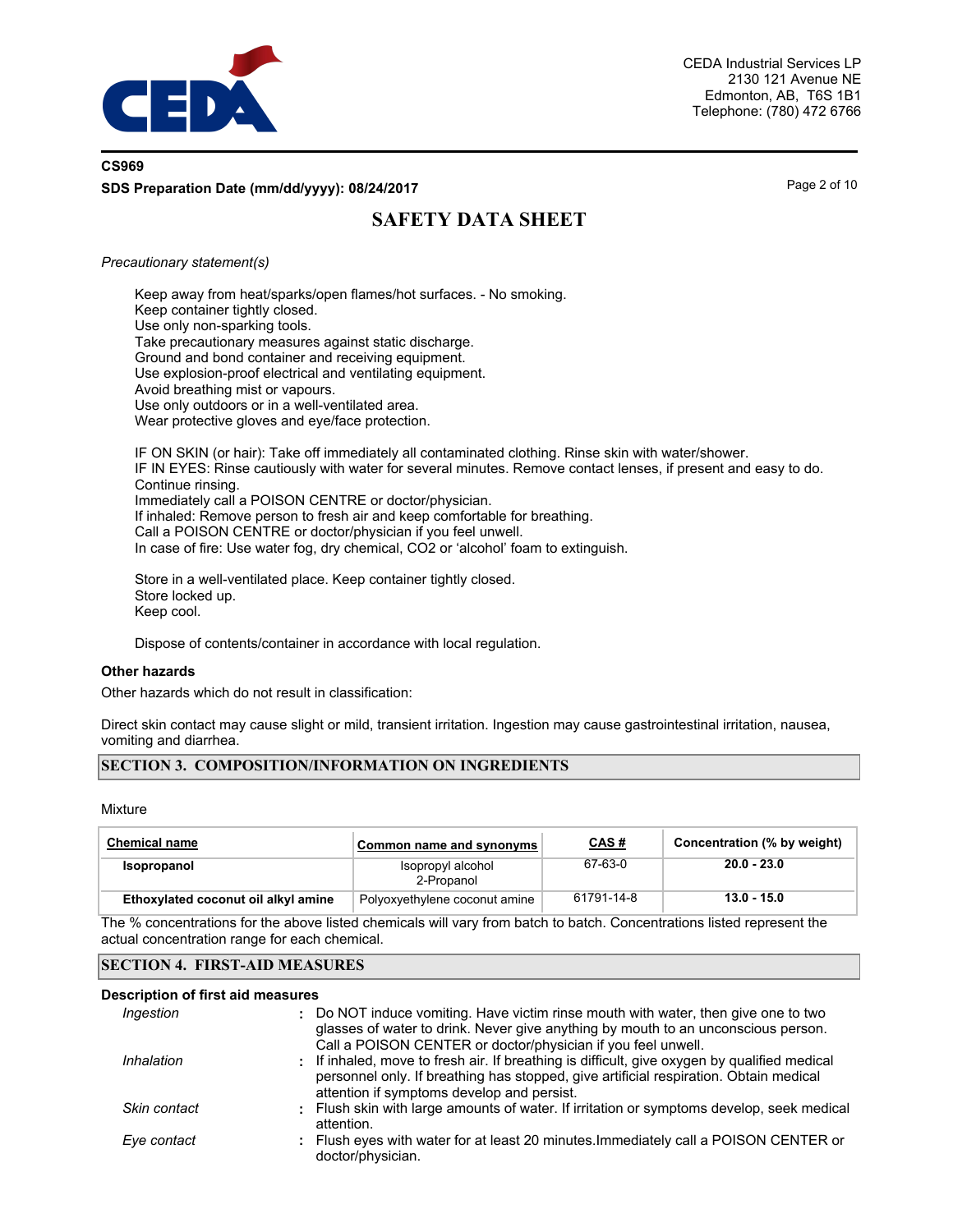

## **CS969 SDS Preparation Date (mm/dd/yyyy): 08/24/2017** Page 3 of 10

# **SAFETY DATA SHEET**

### **Most important symptoms and effects, both acute and delayed**

Causes serious eye damage. Symptoms may include redness, pain, tearing and **:** conjunctivitis. Permanent eye damage including blindness could result. May cause respiratory irritation. Symptoms may include sore throat, running nose and shortness of breath. Direct skin contact may cause slight or mild, transient irritation. Ingestion may cause irritation of the mouth, throat and stomach.

#### **Indication of any immediate medical attention and special treatment needed**

**:** Treat symptomatically.

### **SECTION 5. FIRE-FIGHTING MEASURES**

#### **Extinguishing media**

| Suitable extinguishing media |  |  |
|------------------------------|--|--|
|                              |  |  |

- **:** Use media suitable to the surrounding fire such as water fog or fine spray, alcohol foams, carbon dioxide and dry chemical.
- *Unsuitable extinguishing media*
	- **:** Do not use a solid water stream as it may scatter and spread fire.

#### **Special hazards arising from the substance or mixture / Conditions of flammability**

**:** Highly flammable liquid and vapour. Burning may produce irritating, toxic and obnoxious fumes. Contains oxidizers, which may increase the burning rate of combustible materials with flare-burning effect.

#### **Flammability classification (OSHA 29 CFR 1910.106)**

**:** Flammable Liquids - Category 2

#### **Hazardous combustion products**

**:** Sodium oxides. ;Carbon oxides; Nitrogen oxides (NOx)

### **Special protective equipment and precautions for firefighters**

*Protective equipment for fire-fighters*

**:** Firefighters must use standard protective equipment including flame retardant coat,

helmet with face shield, gloves, rubber boots, and in enclosed spaces, SCBA.

#### *Special fire-fighting procedures*

**:** Firefighters should wear proper protective equipment and self-contained breathing apparatus with full face piece operated in positive pressure mode. Move containers from fire area if safe to do so. Water spray may be useful in cooling equipment exposed to heat and flame.

### **SECTION 6. ACCIDENTAL RELEASE MEASURES**

#### **Personal precautions, protective equipment and emergency procedures**

Restrict access to area until completion of clean-up. Ensure clean-up is conducted by **:** trained personnel only. Wear suitable protective equipment. Refer to protective measures listed in sections 7 and 8. Restrict access to area until completion of clean-up.

**Environmental precautions :** Ensure spilled product does not enter drains, sewers, waterways, or confined spaces. **Methods and material for containment and cleaning up**

> Ventilate area of release. Stop spill or leak at source if safely possible. Dike for water **:** control. Use only non-sparking tools and equipment in the clean-up process. Contain and absorb spilled liquid with non-combustible, inert absorbent material (e.g. sand), then place absorbent material into a container for later disposal (see Section 13).

#### **Special spill response procedures**

- **:** Contact appropriate local and provincial environmental authorities for assistance and/or reporting requirements.
- US CERCLA Reportable quantity (RQ): See section 15.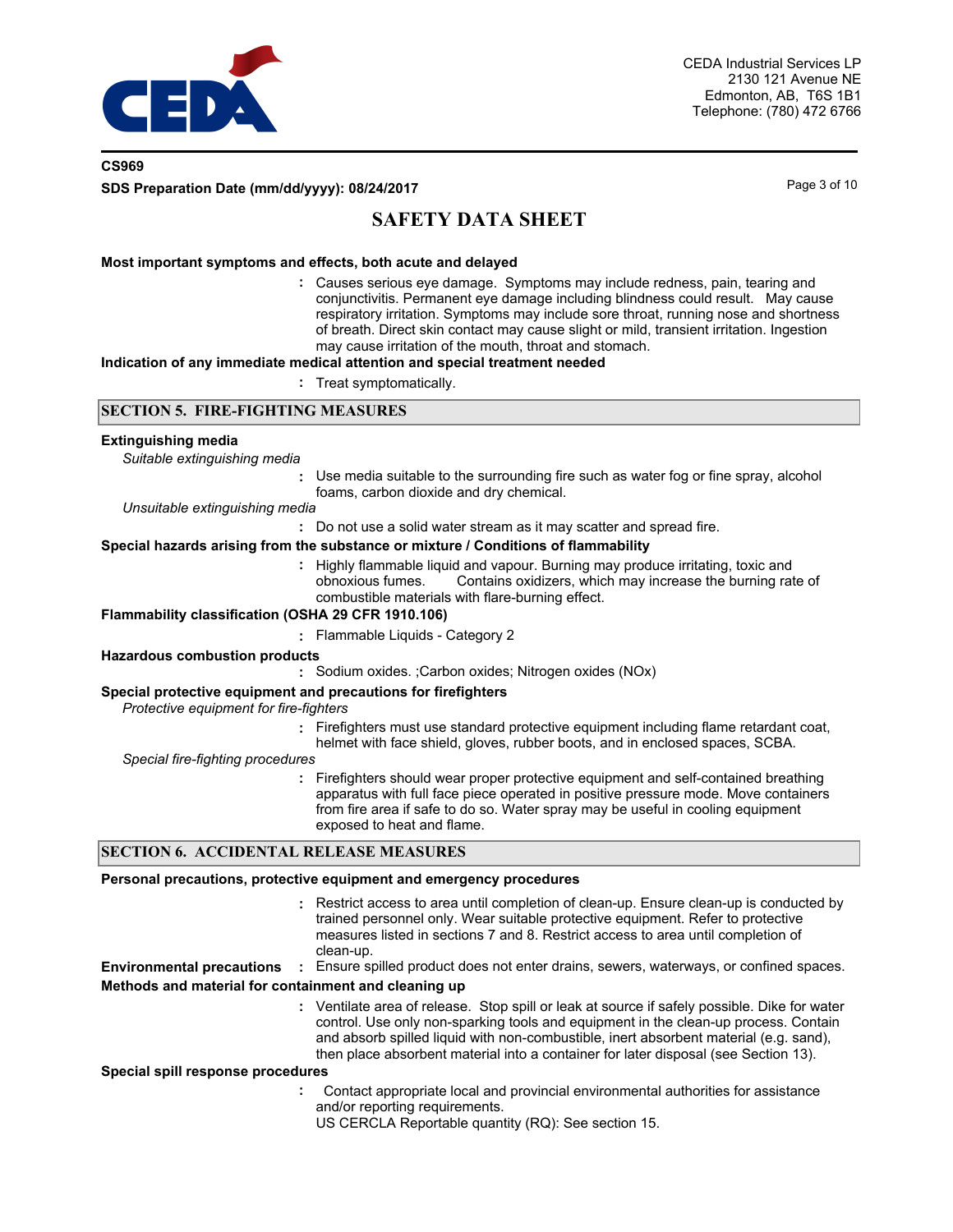

# **CS969**

**SDS Preparation Date (mm/dd/yyyy): 08/24/2017** Page 4 of 10

# **SAFETY DATA SHEET**

### **SECTION 7. HANDLING AND STORAGE**

#### **Precautions for safe handling**

|                                    | : Use only outdoors or in a well-ventilated area. Wear eye protection/face protection.<br>Avoid contact with eyes, skin and clothing. Keep away from incompatibles. Keep<br>containers tightly closed when not in use. Wash thoroughly after handling. Avoid<br>breathing mist or vapor. Keep away from heat/sparks/open flames/hot surfaces. - No<br>smoking. Use only non-sparking tools. Take precautionary measures against static<br>discharge. Ground/Bond container and receiving equipment. Use explosion-proof<br>electrical and ventilating equipment. |
|------------------------------------|------------------------------------------------------------------------------------------------------------------------------------------------------------------------------------------------------------------------------------------------------------------------------------------------------------------------------------------------------------------------------------------------------------------------------------------------------------------------------------------------------------------------------------------------------------------|
| <b>Conditions for safe storage</b> | Store locked up. Store in a cool, dry, well-ventilated area. Keep container tightly<br>closed. Storage area should be clearly identified, clear of obstruction and accessible<br>only to trained and authorized personnel.                                                                                                                                                                                                                                                                                                                                       |
| Incompatible materials             | : Strong acids; Strong oxidizing agents                                                                                                                                                                                                                                                                                                                                                                                                                                                                                                                          |

# **SECTION 8. EXPOSURE CONTROLS / PERSONAL PROTECTION**

| <b>Exposure Limits:</b>                |            |                  |                           |                  |
|----------------------------------------|------------|------------------|---------------------------|------------------|
| <b>Chemical Name</b>                   |            | <b>ACGIH TLV</b> | <b>OSHA PEL</b>           |                  |
|                                        | <b>TWA</b> | <b>STEL</b>      | <b>PEL</b>                | <b>STEL</b>      |
| Isopropanol                            | $200$ ppm  | 400 ppm          | 400 ppm (980<br>$mg/m3$ ) | N/A <sub>v</sub> |
| Ethoxylated coconut oil alkyl<br>amine | N/Av       | N/Av             | N/Av                      | N/A <sub>v</sub> |

### **Exposure controls**

#### **Ventilation and engineering measures**

|                                       | : Use in a well-ventilated area. Use general or local exhaust ventilation to maintain air<br>concentrations below recommended exposure limits. Use explosion-proof electrical<br>and ventilating equipment.              |
|---------------------------------------|--------------------------------------------------------------------------------------------------------------------------------------------------------------------------------------------------------------------------|
| <b>Respiratory protection</b>         | : Use the indicated respiratory protection if the occupational exposure limit is exceeded<br>and/or in case of product release (dust and/or fumes). Advice should be sought from<br>respiratory protection specialists.  |
| <b>Skin protection</b>                | : Wear protective gloves. Advice should be sought from glove suppliers.                                                                                                                                                  |
| Eye / face protection                 | : Wear eye/face protection. Wear safety glasses with side shields (or goggles).                                                                                                                                          |
| Other protective equipment            | Wear sufficient clothing to prevent skin contact. Depending on conditions of use, an<br>impervious apron should be worn. An eyewash station and safety shower should be<br>made available in the immediate working area. |
| <b>General hygiene considerations</b> |                                                                                                                                                                                                                          |
|                                       |                                                                                                                                                                                                                          |

**:** Avoid contact with skin, eyes and clothing. Upon completion of work, wash hands before eating, drinking, smoking or use of toilet facilities. Handle in accordance with good industrial hygiene and safety practice.

## **SECTION 9. PHYSICAL AND CHEMICAL PROPERTIES**

| Appearance                    | : Pale yellow liquid. |
|-------------------------------|-----------------------|
| <b>Odour</b>                  | : Alcohol odour.      |
| <b>Odour threshold</b>        | : N/Av                |
| рH                            | : 6-8                 |
| <b>Melting/Freezing point</b> | $: < 35^{\circ}$ C    |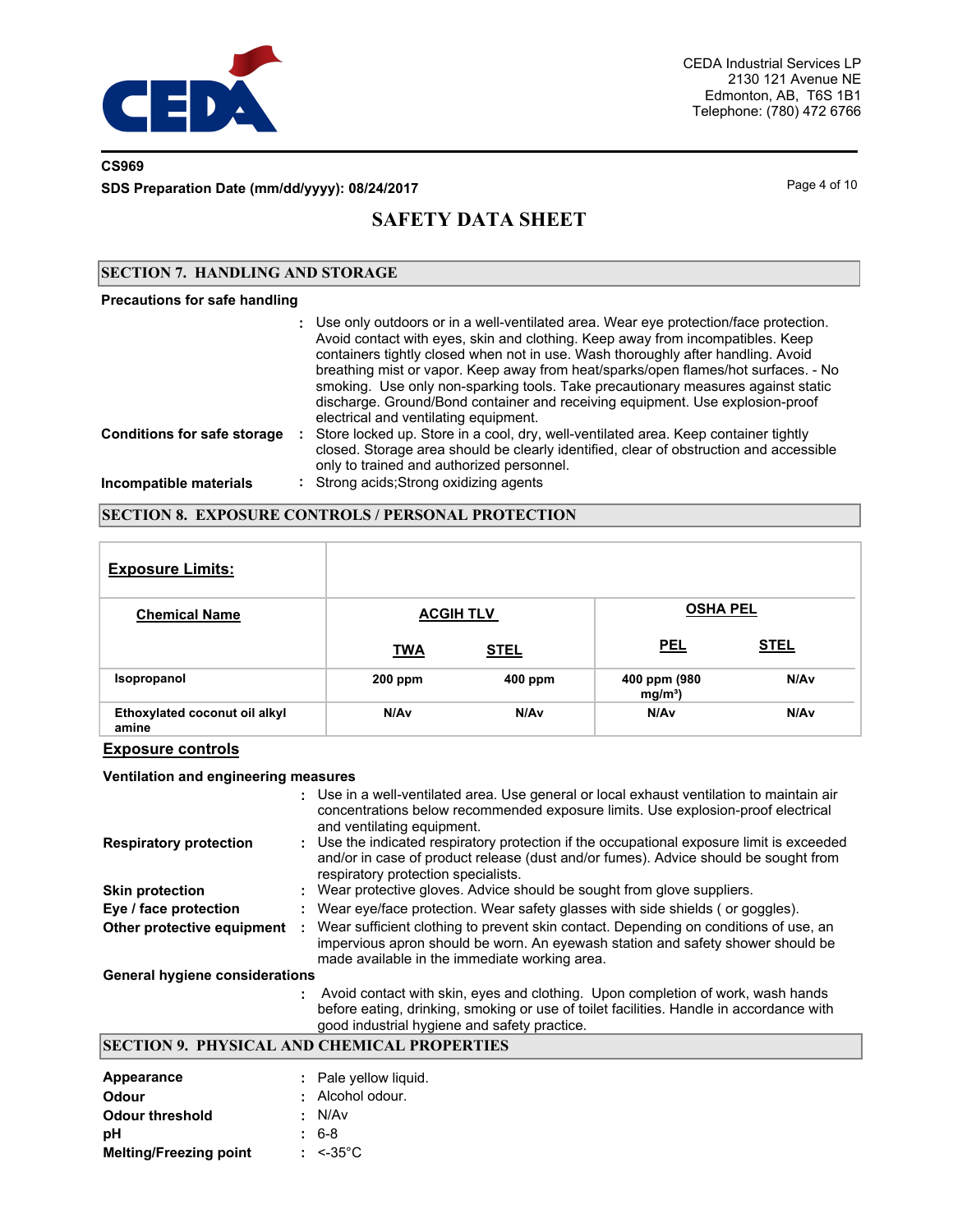

# **CS969 SDS Preparation Date (mm/dd/yyyy): 08/24/2017** Page 5 of 10

# **SAFETY DATA SHEET**

| Initial boiling point and boiling range         |                                                                                 |
|-------------------------------------------------|---------------------------------------------------------------------------------|
|                                                 | Not available.                                                                  |
| <b>Flash point</b>                              | 16-20°C                                                                         |
| <b>Flashpoint (Method)</b>                      | : Tag closed cup                                                                |
| Evaporation rate (BuAe = $1$ ) : Not available. |                                                                                 |
| Flammability (solid, gas)                       | : Not applicable.                                                               |
| Lower flammable limit (% by vol.)               |                                                                                 |
|                                                 | N/Ap                                                                            |
| Upper flammable limit (% by vol.)               |                                                                                 |
|                                                 | N/Ap                                                                            |
| <b>Oxidizing properties</b>                     | Not applicable                                                                  |
| <b>Explosive properties</b>                     | Not applicable.                                                                 |
| Vapour pressure                                 | Not available.                                                                  |
| <b>Vapour density</b>                           | Not available.                                                                  |
| Relative density / Specific gravity             |                                                                                 |
|                                                 | 1.012                                                                           |
| Solubility in water                             | Soluble.                                                                        |
| Other solubility(ies)                           | : Not available.                                                                |
|                                                 | Partition coefficient: n-octanol/water or Coefficient of water/oil distribution |
|                                                 | : N/Av                                                                          |
| <b>Auto-ignition temperature</b>                | : Not applicable.                                                               |
| Decomposition temperature :                     | Not available.                                                                  |
| <b>Viscosity</b>                                | Not available.                                                                  |
| Volatiles (% by weight)                         | : Not available.                                                                |
| <b>Volatile organic Compounds (VOC's)</b>       |                                                                                 |
|                                                 | : N/Av                                                                          |
| Absolute pressure of container                  |                                                                                 |
|                                                 | N/Ap                                                                            |
| <b>Flame projection length</b>                  | : N/Ap                                                                          |
| Other physical/chemical comments                |                                                                                 |
|                                                 | None known or reported by the manufacturer.                                     |
| <b>SECTION 10. STABILITY AND REACTIVITY</b>     |                                                                                 |

| <b>Reactivity</b>                       |                | : This product is not reactive.                                                                                                          |
|-----------------------------------------|----------------|------------------------------------------------------------------------------------------------------------------------------------------|
| <b>Chemical stability</b>               |                | Material is stable under normal conditions.                                                                                              |
| Possibility of hazardous reactions      |                |                                                                                                                                          |
|                                         | $\blacksquare$ | No dangerous reaction known under conditions of normal use.                                                                              |
| <b>Conditions to avoid</b>              |                | : Avoid contact with incompatible materials. Do not use in areas without adequate<br>ventilation. Keep away from heat, sparks and flame. |
| Incompatible materials                  |                | : See Section 7 (Handling and Storage) for further details.                                                                              |
| <b>Hazardous decomposition products</b> |                |                                                                                                                                          |
|                                         |                | None known, refer to hazardous combustion products in Section 5.                                                                         |

## **SECTION 11. TOXICOLOGICAL INFORMATION**

## **Information on likely routes of exposure:**

| Routes of entry inhalation       | : YES |
|----------------------------------|-------|
| Routes of entry skin & eye       | : YFS |
| <b>Routes of entry Ingestion</b> | : YES |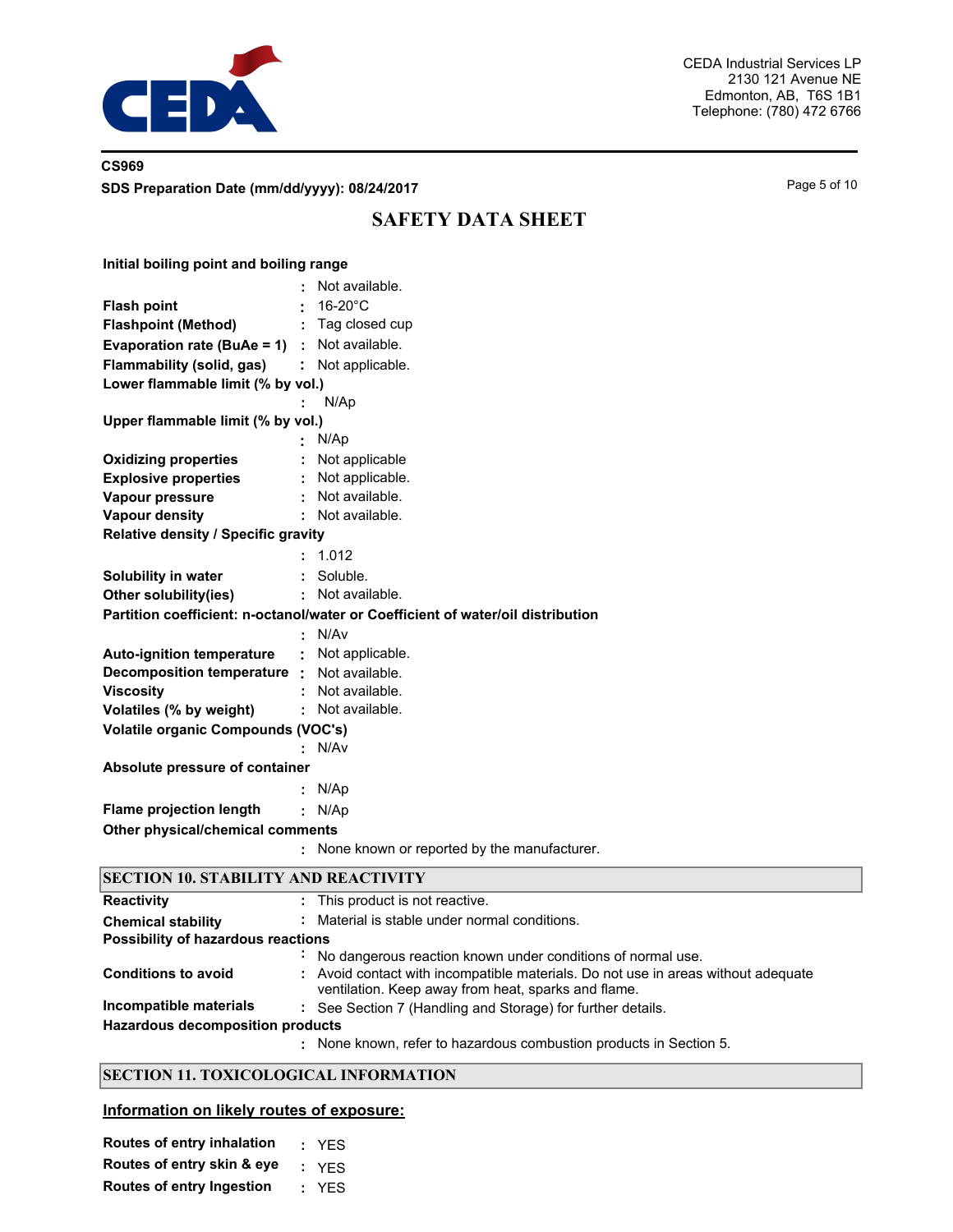

## **CS969 SDS Preparation Date (mm/dd/yyyy): 08/24/2017** Page 6 of 10

**Routes of exposure skin absorption**

# **SAFETY DATA SHEET**

|                                                   | ÷  | <b>NO</b>                                                                                                                                                                                                                                                                                                                |
|---------------------------------------------------|----|--------------------------------------------------------------------------------------------------------------------------------------------------------------------------------------------------------------------------------------------------------------------------------------------------------------------------|
| <b>Potential Health Effects:</b>                  |    |                                                                                                                                                                                                                                                                                                                          |
| Signs and symptoms of short-term (acute) exposure |    |                                                                                                                                                                                                                                                                                                                          |
| Sign and symptoms Inhalation                      |    |                                                                                                                                                                                                                                                                                                                          |
|                                                   |    | May cause respiratory irritation. Symptoms may include sore throat, running nose and<br>shortness of breath.                                                                                                                                                                                                             |
| Sign and symptoms ingestion                       |    |                                                                                                                                                                                                                                                                                                                          |
|                                                   |    | Ingestion may cause gastrointestinal irritation, nausea, vomiting and diarrhea.                                                                                                                                                                                                                                          |
| Sign and symptoms skin                            | ÷. | May cause mild transient irritation.                                                                                                                                                                                                                                                                                     |
| Sign and symptoms eyes                            |    | : Causes serious eye damage. Symptoms may include redness, pain, tearing and<br>conjunctivitis. Permanent eye damage including blindness could result.                                                                                                                                                                   |
| <b>Potential Chronic Health Effects</b>           |    |                                                                                                                                                                                                                                                                                                                          |
|                                                   |    | Frequent or prolonged contact may dry the skin, leading to discomfort and dermatitis.                                                                                                                                                                                                                                    |
| <b>Mutagenicity</b>                               |    | : Not expected to be mutagenic in humans.                                                                                                                                                                                                                                                                                |
| Carcinogenicity                                   |    | No components are listed as carcinogens by ACGIH, IARC, OSHA or NTP.                                                                                                                                                                                                                                                     |
| <b>Reproductive effects &amp; Teratogenicity</b>  |    |                                                                                                                                                                                                                                                                                                                          |
|                                                   |    | Not expected to cause reproductive effects.                                                                                                                                                                                                                                                                              |
| Sensitization to material                         |    | : Not expected to be a skin or respiratory sensitizer.                                                                                                                                                                                                                                                                   |
| Specific target organ effects :                   |    | This material is classified as hazardous under U.S. OSHA regulations (29CFR<br>1910.1200) (Hazcom 2012) and Canadian WHMIS regulations (Hazardous Products<br>Regulations) (WHMIS 2015). Classification: Specific Target Organ Toxicity, Single<br>Exposure - Category 3 (respiratory) May cause respiratory irritation. |
|                                                   |    | Not classified as specific target organ toxicity-repeated exposure.                                                                                                                                                                                                                                                      |
| Medical conditions aggravated by overexposure     |    |                                                                                                                                                                                                                                                                                                                          |
|                                                   |    | None known.                                                                                                                                                                                                                                                                                                              |
| <b>Synergistic materials</b>                      |    | Not available.                                                                                                                                                                                                                                                                                                           |
| <b>Toxicological data</b>                         | ÷. | There is no data available for this product. The calculated ATE values for this mixture<br>are: ATE oral = $4112.55$ mg/kg                                                                                                                                                                                               |

|                                        | $LC_{50}(4hr)$                  | $LD_{50}$   |                  |  |
|----------------------------------------|---------------------------------|-------------|------------------|--|
| <b>Chemical name</b>                   | <u>inh, rat</u>                 | (Oral, rat) | (Rabbit, dermal) |  |
| Isopropanol                            | 17 000 ppm (41.8 mg/L) (vapour) | 4720 mg/kg  | 12 890 mg/kg     |  |
| Ethoxylated coconut oil alkyl<br>amine | N/Av                            | 750 mg/kg   | N/Av             |  |

### **Other important toxicologica**l **hazards**

**:** None known or reported by the manufacturer.

# **SECTION 12. ECOLOGICAL INFORMATION**

**Ecotoxicity :**

 Not classified for hazards to the environment. However, this does not exclude the possibility that large or frequent spills can have a harmful or damaging effect on the environment.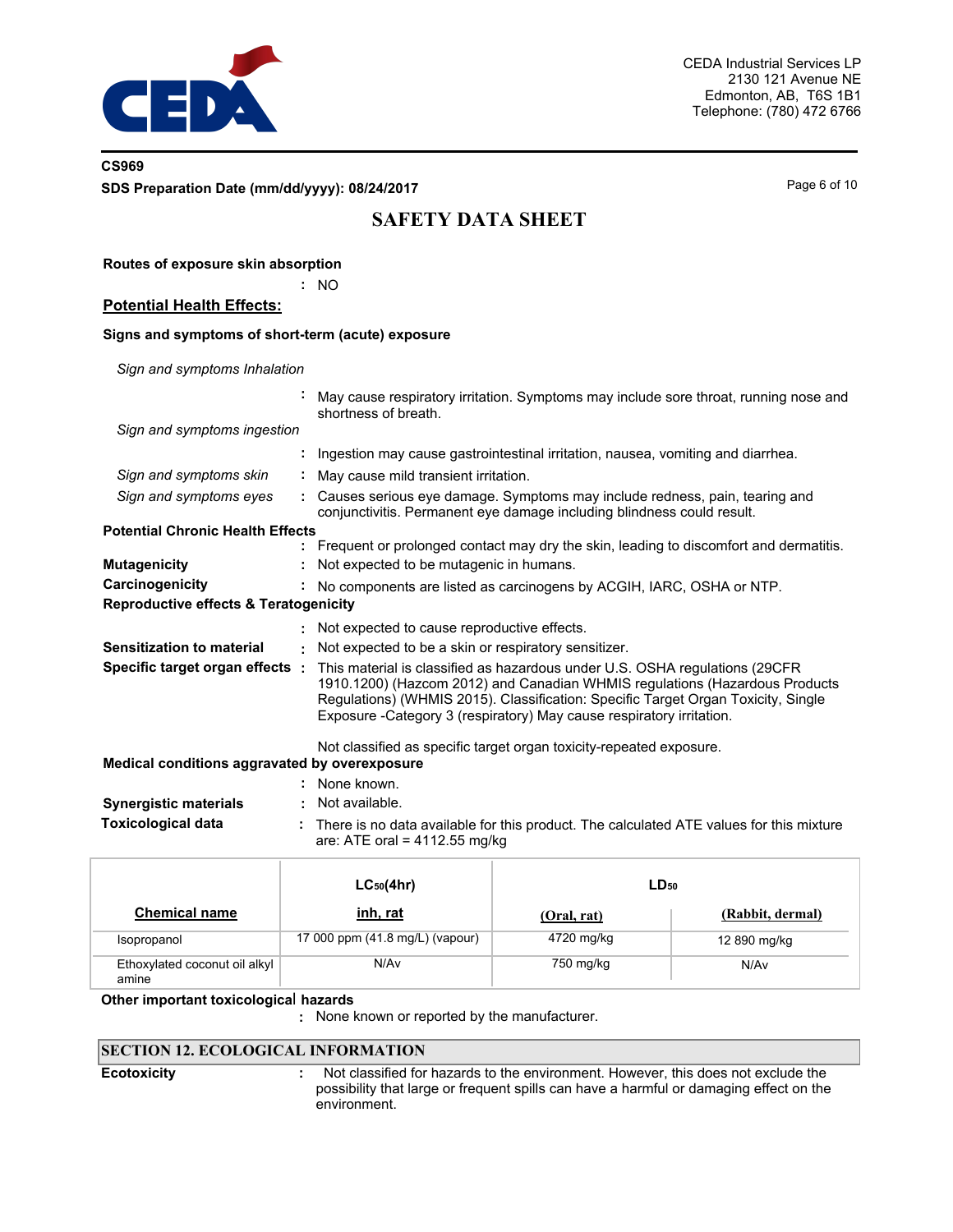

# **CS969 SDS Preparation Date (mm/dd/yyyy): 08/24/2017** Page 7 of 10

# **SAFETY DATA SHEET**

### *Ecotoxicity data:*

|                                        |               |                               | <b>Toxicity to Fish</b> |                 |  |
|----------------------------------------|---------------|-------------------------------|-------------------------|-----------------|--|
| Ingredients                            | <b>CAS No</b> | LC50/96h                      | NOEC / 21 day           | <b>M</b> Factor |  |
| Isopropanol                            | 67-63-0       | 9640 mg/L (Fathead<br>minnow) | N/Av                    | None.           |  |
| Ethoxylated coconut oil alkyl<br>amine | 61791-14-8    | 7.5mg/L (Rainbow trout)       | N/Av                    | None.           |  |

| <b>Ingredients</b>                     | <b>CAS No</b> | <b>Toxicity to Daphnia</b>            |               |                 |  |  |
|----------------------------------------|---------------|---------------------------------------|---------------|-----------------|--|--|
|                                        |               | EC50 / 48h                            | NOEC / 21 day | <b>M</b> Factor |  |  |
| Isopropanol                            | 67-63-0       | > 10 000 mg/L/24hr<br>(Daphnia magna) | 30 mg/L       | None.           |  |  |
| Ethoxylated coconut oil alkyl<br>amine | 61791-14-8    | 9.5 mg/L (Daphnia<br>magna)           | N/Av          | None.           |  |  |

| Ingredients                            | <b>CAS No</b> | <b>Toxicity to Algae</b> |                   |                 |  |  |
|----------------------------------------|---------------|--------------------------|-------------------|-----------------|--|--|
|                                        |               | EC50 / 96h or 72h        | NOEC / 96h or 72h | <b>M</b> Factor |  |  |
| Isopropanol                            | 67-63-0       | N/Av                     | N/Av              | None.           |  |  |
| Ethoxylated coconut oil alkyl<br>amine | 61791-14-8    | N/Av                     | N/Av              | None.           |  |  |

**Persistence and degradability**

No data is available on the product itself. **:**

**Bioaccumulation potential :** Not available.

| <b>Components</b>                                                     | Partition coefficient n-octanol/water (log Kow)                                                                                                                                                                                                  | <b>Bioconcentration factor (BCF)</b> |
|-----------------------------------------------------------------------|--------------------------------------------------------------------------------------------------------------------------------------------------------------------------------------------------------------------------------------------------|--------------------------------------|
| Isopropanol (CAS 67-63-0)                                             | 0.05                                                                                                                                                                                                                                             | 1.0                                  |
| Ethoxylated coconut oil alkyl<br>amine (CAS 61791-14-8)               | N/Av                                                                                                                                                                                                                                             | N/Av                                 |
| <b>Mobility in soil</b><br><b>Other Adverse Environmental effects</b> | : No data is available on the product itself.<br>: No other adverse environmental effects (e.g. ozone depletion, photochemical ozone<br>creation potential, endocrine disruption, global warming potential) are expected from<br>this component. |                                      |
| <b>SECTION 13. DISPOSAL CONSIDERATIONS</b>                            |                                                                                                                                                                                                                                                  |                                      |
| <b>Handling for Disposal</b>                                          | : Collect and reclaim or dispose in sealed containers at licensed waste disposal<br>site. Dispose of contents/container in accordance with<br>local/regional/national/international regulations.                                                 |                                      |

- Dispose in accordance with all applicable federal, state, provincial and local regulations. **Methods of Disposal :**
- **RCRA :** If this product, as supplied, becomes a waste in the United States, it may meet the criteria of a hazardous waste as defined under RCRA, Title 40 CFR 261. It is the responsibility of the waste generator to determine the proper waste identification and disposal method. For disposal of unused or waste material, check with local, state and federal environmental agencies.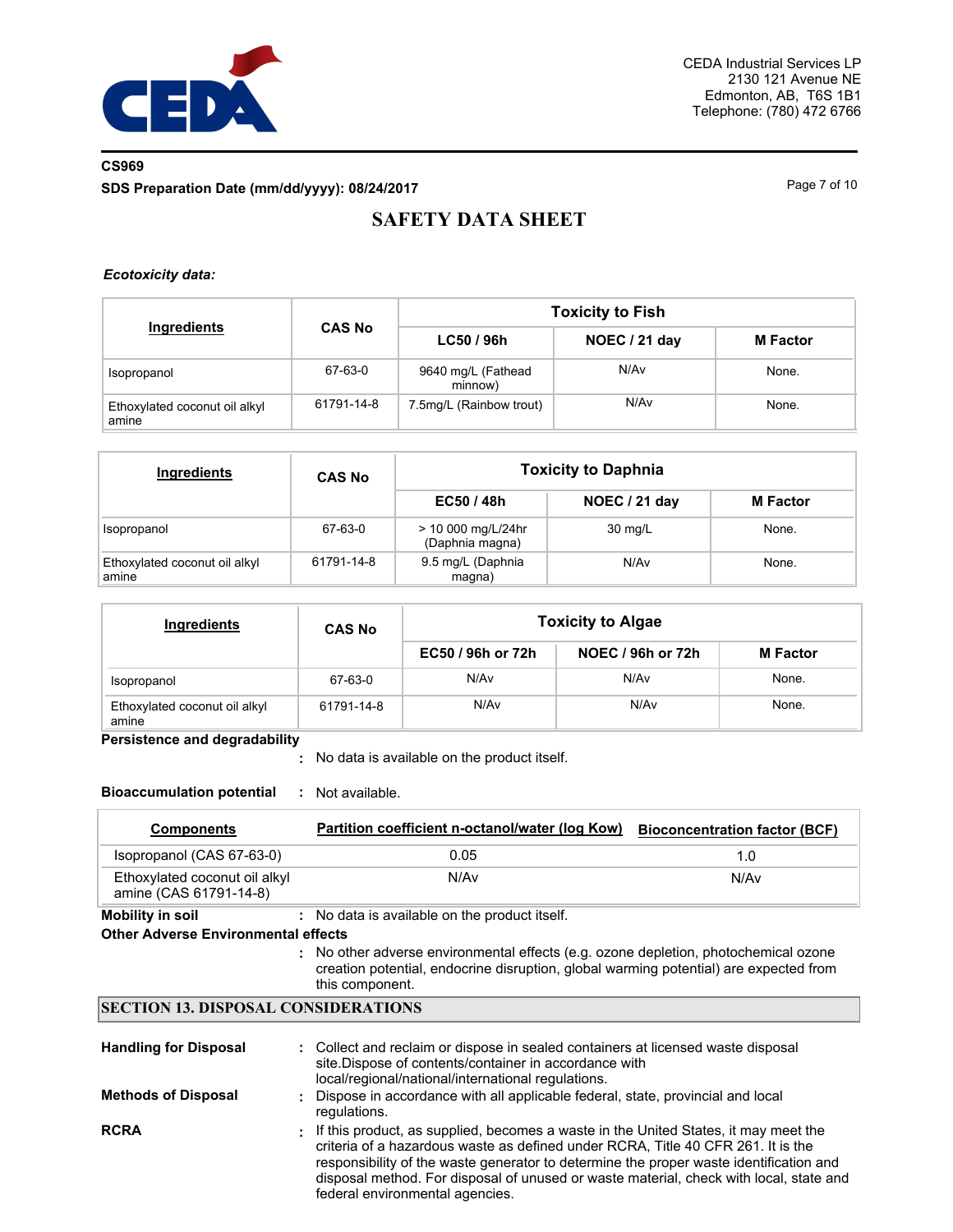

# **CS969 SDS Preparation Date (mm/dd/yyyy): 08/24/2017** Page 8 of 10

# **SAFETY DATA SHEET**

## **SECTION 14. TRANSPORT INFORMATION**

| <b>Regulatory</b><br>Information                     | <b>UN Number</b>                       | UN proper shipping name                                                                                                                                                                                                                 | <b>Transport</b><br>hazard<br>class(es) | Packing<br>Group | Label |  |
|------------------------------------------------------|----------------------------------------|-----------------------------------------------------------------------------------------------------------------------------------------------------------------------------------------------------------------------------------------|-----------------------------------------|------------------|-------|--|
| <b>TDG</b>                                           | <b>UN1993</b>                          | FLAMMABLE LIQUID, N.O.S. (Isopropanol)                                                                                                                                                                                                  | 3                                       | $\mathbf{H}$     |       |  |
| <b>TDG</b><br><b>Additional</b><br>information       | exceeding 30 kg gross mass.            | May be shipped as LIMITED QUANTITY when transported in containers no larger than 1.0 Litre, in packages not                                                                                                                             |                                         |                  |       |  |
| 49CFR/DOT                                            | <b>UN1993</b>                          | Flammable Liquids, n.o.s. (Isopropanol)                                                                                                                                                                                                 | 3                                       | Ш                |       |  |
| 49CFR/DOT<br><b>Additional</b><br>information        | exceeding 30 kg gross mass.            | May be shipped as LIMITED QUANTITY when transported in containers no larger than 1.0 Litre, in packages not                                                                                                                             |                                         |                  |       |  |
| <b>ICAO/IATA</b>                                     | <b>UN1993</b>                          | Flammable liquid, n.o.s. (Isopropanol)                                                                                                                                                                                                  | 3                                       | Ш                |       |  |
| <b>ICAO/IATA</b><br><b>Additional</b><br>information | Refer to ICAO/IATA Packing Instruction |                                                                                                                                                                                                                                         |                                         |                  |       |  |
| <b>IMDG</b>                                          | <b>UN1993</b>                          | FLAMMABLE LIQUID, N.O.S. (Isopropanol)                                                                                                                                                                                                  | 3                                       | Ш                |       |  |
| <b>IMDG</b><br><b>Additional</b><br>information      |                                        | Consult the IMDG requlations for exceptions.                                                                                                                                                                                            |                                         |                  |       |  |
|                                                      | Special precautions for user:          | Keep away from heat, sparks and open flame. - No smoking. None known or reported<br>by the manufacturer.                                                                                                                                |                                         |                  |       |  |
| <b>Environmental hazards</b>                         |                                        | This substance does not meet the criteria for an environmentally hazardous substance<br>according to the IMDG Code. See ECOLOGICAL INFORMATION, Section 12.<br>Transport in bulk according to Annex II of MARPOL 73/78 and the IBC Code |                                         |                  |       |  |
|                                                      |                                        | Not available.                                                                                                                                                                                                                          |                                         |                  |       |  |

## **SECTION 15 - REGULATORY INFORMATION**

## **US Federal Information:**

Components listed below are present on the following U.S. Federal chemical lists:

|                                        |                   | <b>TSCA</b> | <b>CERCLA</b><br>Reportable       | <b>SARA TITLE III:</b><br>Sec. 302.<br><b>Extremely</b> | SARA TITLE III: Sec. 313, 40 CFR<br>372, Specific Toxic Chemical |                                    |  |
|----------------------------------------|-------------------|-------------|-----------------------------------|---------------------------------------------------------|------------------------------------------------------------------|------------------------------------|--|
| Ingredients                            | CAS#<br>Inventory |             | Quantity(RQ) (40<br>CFR 117.302): | <b>Hazardous</b><br>Substance, 40<br><b>CFR 355:</b>    | <b>Toxic Chemical</b>                                            | de minimus<br><b>Concentration</b> |  |
| Isopropanol                            | 67-63-0           | Yes         | None.                             | None.                                                   | Yes                                                              | 1%                                 |  |
| Ethoxylated coconut oil<br>alkyl amine | 61791-14-8        | Yes         | N/Ap                              | N/Av                                                    | No                                                               | N/Ap                               |  |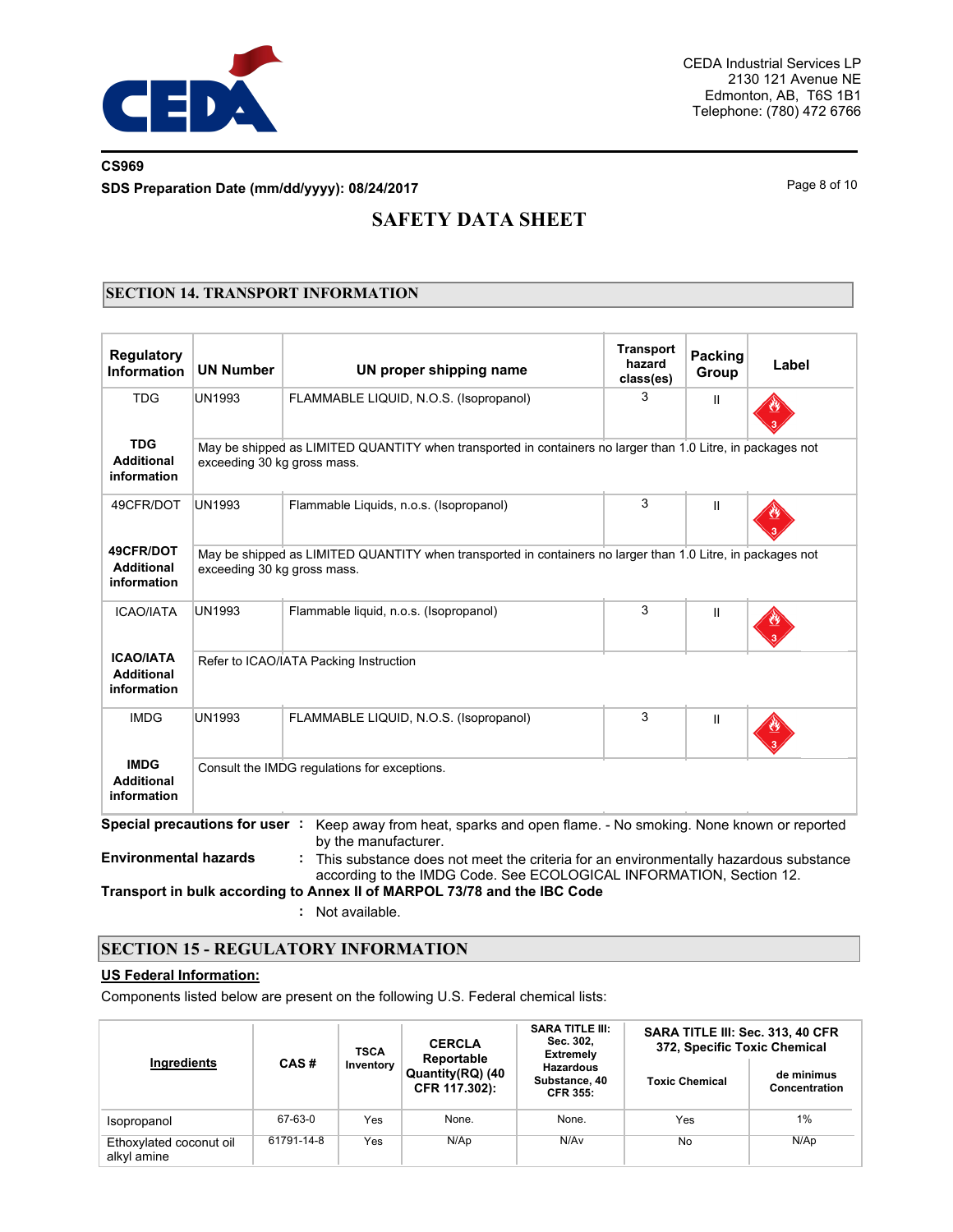

## **CS969 SDS Preparation Date (mm/dd/yyyy): 08/24/2017** Page 9 of 10

# **SAFETY DATA SHEET**

SARA TITLE III: Sec. 311 and 312, SDS Requirements, 40 CFR 370 Hazard Classes: Flammable; Eye Damage; Specific target organ toxicity, single exposure. Under SARA Sections 311 and 312, the EPA has established threshold quantities for the reporting of hazardous chemicals. The current thresholds are 500 pounds or the threshold planning quantity (TPQ), whichever is lower, for extremely hazardous substances and 10,000 pounds for all other hazardous chemicals.

### **US State Right to Know Laws:**

The following chemicals are specifically listed by individual States:

| Ingredients                            | CAS#       |        | <b>California Proposition 65</b> | <b>State "Right to Know" Lists</b> |     |           |           |     |     |
|----------------------------------------|------------|--------|----------------------------------|------------------------------------|-----|-----------|-----------|-----|-----|
|                                        |            | Listed | <b>Type of Toxicity</b>          | CA                                 | MА  | <b>MN</b> | <b>NJ</b> | PA  | RI  |
| Isopropanol                            | 67-63-0    | No     | N/Ap                             | Yes                                | Yes | Yes       | Yes       | Yes | Yes |
| Ethoxylated coconut oil<br>alkyl amine | 61791-14-8 | No     | N/Ap                             | No                                 | No  | No        | No.       | No  | No  |

### **Canadian Information:**

WHMIS information: Refer to Section 2 for a WHMIS Classification for this product. Canadian Environmental Protection Act (CEPA) information: All ingredients listed appear on the Domestic Substances List (DSL).

### **International Information:**

Components listed below are present on the following International Inventory list:

| Ingredients                            | CAS#       | European<br><b>EINECs</b> | Australia<br><b>AICS</b> | <b>Philippines</b><br><b>PICCS</b> | Japan ENCS | Korea<br><b>KECI/KECL</b> | China<br><b>IECSC</b> | NewZealand<br><b>IOC</b> |
|----------------------------------------|------------|---------------------------|--------------------------|------------------------------------|------------|---------------------------|-----------------------|--------------------------|
| Isopropanol                            | 67-63-0    | 200-661-7                 | Present                  | Present                            | $(2)-207$  | KE-29363                  | Present               | HSR001180                |
| Ethoxylated coconut oil<br>alkyl amine | 61791-14-8 | N/Av                      | Present                  | Present                            | $(7)-60$   | KE-01125                  | Present               | HSR003283                |

## **SECTION 16. OTHER INFORMATION**

| Legend | : ACGIH: American Conference of Governmental Industrial Hygienists                       |
|--------|------------------------------------------------------------------------------------------|
|        | CAS: Chemical Abstract Services                                                          |
|        | CERCLA: Comprehensive Environmental Response, Compensation, and Liability Act<br>of 1980 |
|        | CFR: Code of Federal Regulations                                                         |
|        | <b>CSA: Canadian Standards Association</b>                                               |
|        | DOT: Department of Transportation                                                        |
|        | EPA: Environmental Protection Agency                                                     |
|        | HMIS: Hazardous Materials Identification System                                          |
|        | HSDB: Hazardous Substances Data Bank                                                     |
|        | IARC: International Agency for Research on Cancer                                        |
|        | Inh: Inhalation                                                                          |
|        | LC: Lethal Concentration                                                                 |
|        | LD: Lethal Dose                                                                          |
|        | MN: Minnesota                                                                            |
|        | N/Ap: Not Applicable                                                                     |
|        | N/Av: Not Available                                                                      |
|        | NFPA: National Fire Protection Association                                               |
|        | NIOSH: National Institute of Occupational Safety and Health                              |
|        | NJ: New Jersey                                                                           |